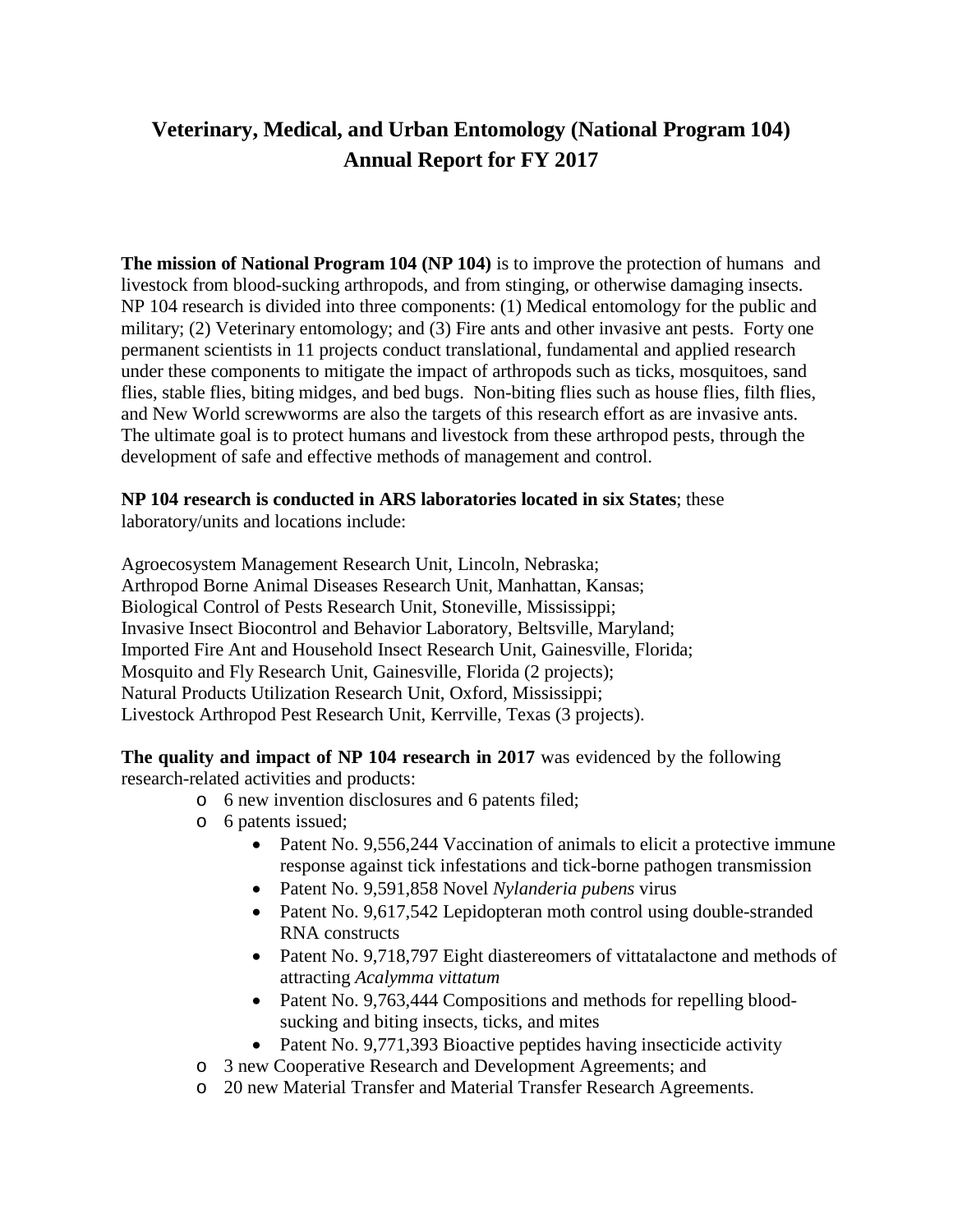**These technology transfer efforts** include the development of better insecticides and insecticide formulations, traps, and repellents. NP 104 scientists work closely with the U.S. Environmental Protection Agency (EPA), as subject matter experts on bed bugs, mosquitoes, ticks, and provide input regarding repellent labeling. In addition, NP 104 personnel provide the U.S. Department of Agriculture (USDA) Animal and Plant Health Inspection Service (APHIS) with direct research support of their agency's Imported Fire Ant Phorid Fly rearing and release program, the Imported Fire Ant Quarantine, Cattle Fever Tick Eradication Program, and Screwworm Eradication Program. NP 104 scientists also assist the U.S. Department of Defense (DoD) with research focused upon protection of warfighters and other personnel from arthropods that cause diseases in humans.

**Scientists in NP 104 published** 86 papers detailing their research findings in peer-reviewed journals such as Advances in Entomology, Journal of Economic Entomology, Journal of Insect Science, Journal of Medical Entomology, PLoS ONE, Parasitology Research, and Veterinary Parasitology. Research results were also communicated in numerous trade journals that target our customer/stakeholder base.

**Internationally,** NP 104 scientists participated in research collaborations with scientists in Argentina, Australia, Bahrain, Bolivia, Brazil, Canada, China, Columbia, Costa Rica, Cuba, Denmark, Ecuador, Egypt, France, French Polynesia, Germany, Greece, India, Israel, Italy, Japan, Kenya, Mexico, Morocco, New Caledonia, New Zealand, Oman, Pakistan, Panama, Paraguay, Peru, Philippines, Saudi Arabia, South Africa, Spain, Sweden, Switzerland, Taiwan, Thailand, Tunisia, Ukraine, United Arab Emirates, United Kingdom, and Uruguay. These research collaborations allow access to places where many of our invasive species originated, and also increase the depth of our intellectual capital with original ideas from different perspectives.

#### **Personnel in NP 104**

**The following scientists retired in NP104:**

**Dr. Muhammad Chaudhury**, Livestock Arthropod Research Unit, Kerrville, Texas.

**Dr. Dick Dickens**, Invasive Insect Biocontrol and Behavior Laboratory, Beltsville, Maryland.

#### **The following scientists in NP 104 received prominent awards in 2017:**

**Drs. Pamela Phillips and Steve Skoda**, Kerrville, Texas received the USDA-APHIS Administrator's Award as members of the New World Screwworm Response Team and for their role in eradicating screwworms in Florida during the recent outbreak.

**Dr. Junwei Zhu,** Lincoln, Nebraska, received two awards: (1) the Asia-Pacific Chemical Ecology Association Excellence in Leadership Award at the 2nd International Chemical Ecology Conference and (2) the Entomological Society of America Leadership Appreciation Award at the 2017 Annual Meeting of Entomology.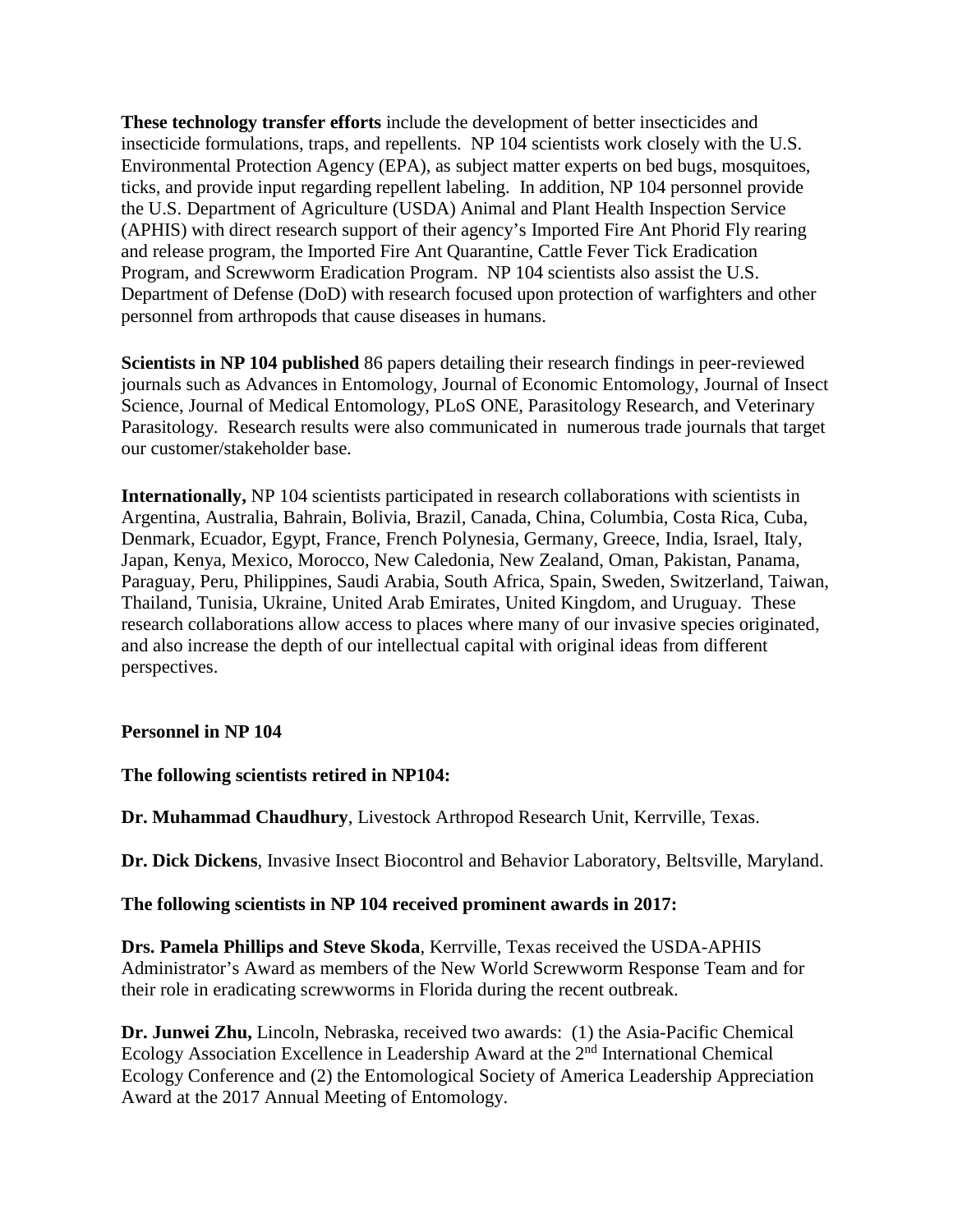#### **Funding**

Fiscal year funding for research conducted under the auspices of NP 104 approached \$22 million, of which \$4.5 million of these funds were received through extramural agreements. The Deployed War-Fighter Protection (DWFP) Program continues to provide approximately \$3 million per year to support research directed at arthropod-borne diseases, and the development of products for protection of military personnel. The DWFP is funded by the Department of Defense, and administered by the Armed Forces Pest Management Board. Some of these funds are also used to support the Aerial Application Technology Research and Insect Control and Cotton Disease Research laboratories in College Station, Texas, the IR-4 Project (minor use pesticide registration) at Rutgers University in New Jersey, and the Navy Entomology Center of Excellence, in Jacksonville, Florida.

## *Notable Research Accomplishments by Program Components*

### **Component 1:** *Medical Entomology for the Public and the Military*

Reducing Zika risk by improving mosquito control. Zika, yellow fever, and dengue virus are transmitted by the yellow fever mosquito (*Aedes aegypti*), and Zika virus is one of the newest viruses to be introduced into the United States. Developing a regional strategy to reduce the yellow fever mosquito population is needed to help reduce the spread of these diseases. Agriculture Research Service (ARS) researchers in Gainesville, Florida, worked with university and local government public health agency collaborators to develop a comprehensive regional program to reduce the population of vectors - insects and other arthropods that carry and transmit disease - including the yellow fever mosquito. ARS researchers led the development of a program that combined traditional vector control, community engagement, and vector surveillance solutions in a unique, innovative way to reduce the risk of Zika virus transmission by reducing or eliminating mosquito populations. This system has contributed significantly to development of new vector control strategies in the United States and partner nation agencies at local, national, and international levels.

Commercial microbial control products vary widely in effectiveness against flies. Flies are a nuisance pest. Some species have been shown to spread bacteria when landing surfaces, and other fly species feed on animals and humans. Naturally occurring fungi that are lethal to flies, primarily *Beauveria* (B.) *bassiana* and *Metarhizium* (M.) *anisopliae*, can be effective for management of house flies and stable flies. However little is known about how efficacy may be altered by commercial formulation. ARS researchers in Gainesville, Florida, and North Carolina State University evaluated four commercially available *B. bassiana* and *M. anisopliae* products for their ability to kill flies and produce spores that could infect other flies. Three products, BotaniGard® ES, Mycotrol® O, and Met52®, caused high fly mortality and produced a second generation of spores from the cadavers of infected flies. A fourth product, balEnce®, produced low mortality and spore formation. Results confirm that commercial formulation can have a substantial effect on the efficacy of microbial biocontrol agents. The results of this study are useful to industries where flies negatively impact health, well-being, and production.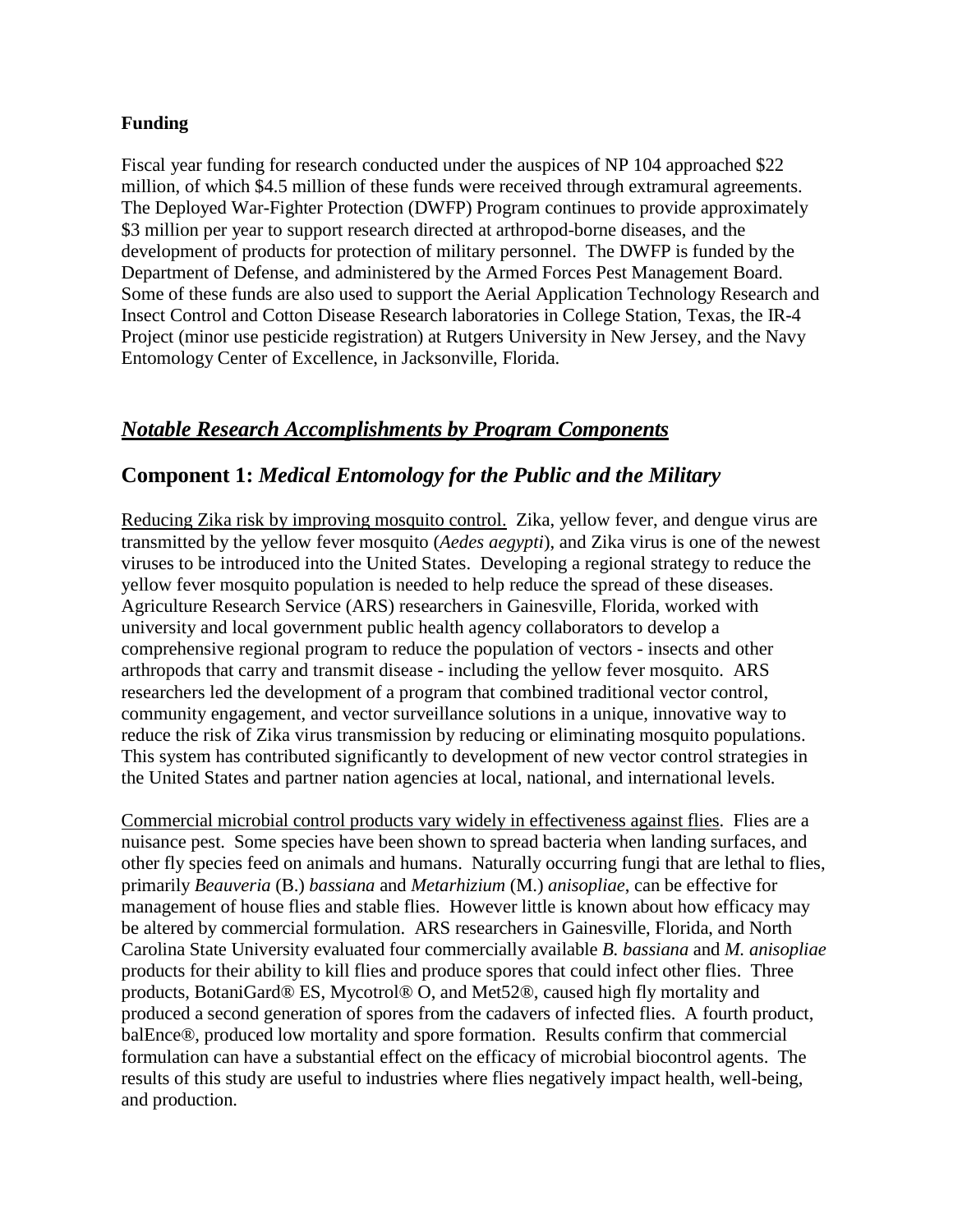Artificial feeding system for ticks. Lone star ticks transmit several human pathogens as well as pathogens that affect livestock and other animals. ARS scientists in Beltsville, Maryland, developed an artificial feeding system for lone star ticks that was used successfully to feed adult lone star ticks in the laboratory. This artificial feeding system allowed ARS personnel test several tick control products, without the need for human or animal hosts. This information, as well as the feeding system, can be used by federal, university and pharmaceutical scientists that are interested in developing new tick control formulations.

## **Component 2:** *Veterinary Entomology*

Publication of the cattle fever tick genome sequence. The cattle fever tick *Rhipicephalus microplus* transmits the disease cattle fever (Babesiosis) to cattle. The genome of the cattle fever tick, which contains more than twice the amount of DNA as the human genome, is difficult to sequence. ARS scientists in Kerrville, Texas, worked with researchers at Murdoch University's Centre for Comparative Genomics, Murdoch, Australia, and published the genome sequence for this cattle fever tick. They identified genes associated with cattle fever pathogen maintenance, the cattle host immune response, pesticide resistance, tick feeding. This new comprehensive sequence information allows efficient identification of tick antigens that facilitates tick vaccine development and improves pesticide resistance monitoring, which will help protect cattle health.

Developing transgenic male-only screwworm strain. Screwworms burrow into the skin of live animals and inflict serious wounds while they feed on live tissue. ARS researchers in Kerrville, Texas, worked with researchers at North Carolina State University and the Panama-U.S. Commission for the Eradication and Prevention of Cattle Screwworm (COPEG) to complete a critical step in bioengineering a transgenic male-only strain of screwworms to mate with females in the wild. The genetically engineered male-only strains were transferred to the Methods and Development section of COPEG for further evaluation in field trials scheduled for the coming year. The ability to produce a colony consisting only of males is expected to decrease production costs and biological waste by approximately 50 percent. In related research, ARS researchers in Lincoln, Nebraska, and Kerrville, Texas, identified four volatile attractants that influence female egg laying. These results are expected to support the development of products that will increase the average number of eggs produced for creating sterile screwworm males. It will be particularly important for producing the male-only strain because fewer fertile females will be produced, which will reduce production costs.

RNAi used to manipulate gene function in the biting midge. *Culicoides* biting midges transmit viruses that cause disease in livestock and deer. Understanding the interactions between these insects and the viruses they transmit is the first step in developing methods for blocking virus transmission. ARS scientists in Manhattan, Kansas, and their collaborators at Kansas State University showed for the first time that the molecular tool RNA-interference (RNAi) can be used both to suppress, then restore specific gene(s) activity in midges. This technology will allow scientists to conduct studies that will help explain genetic components associated with the midge's ability to transmit viruses.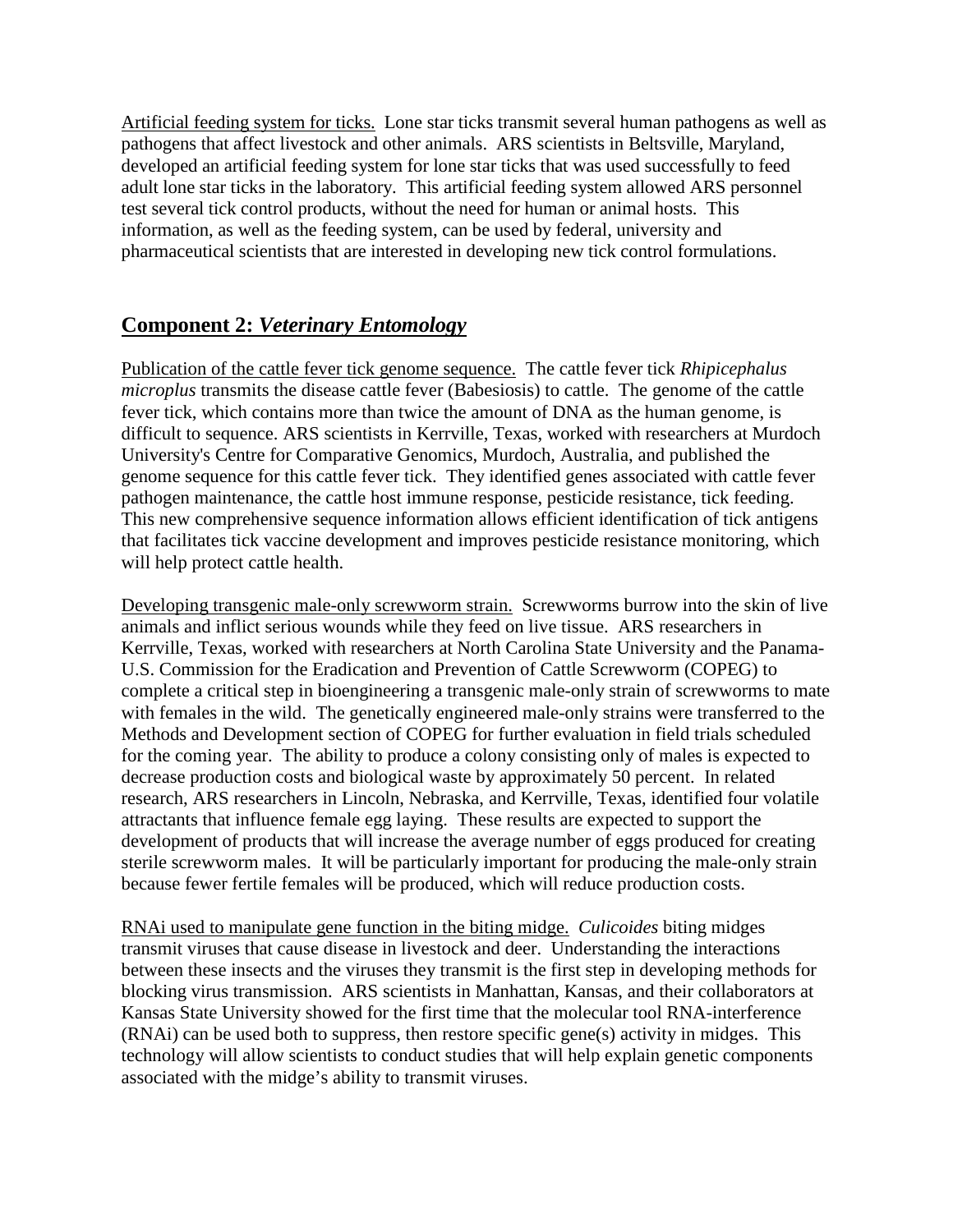Biting fly trap placement helps protect zoo animals. Stable flies bite animals to feed on their blood, and the wounds they create during feeding are stressful for those animals. A fly trap called the Knight Stick sticky fly trap is highly effective for attracting and catching stable flies and catches more stable flies when placed near the animals. However, it can be difficult to determine where to place these traps so that they are most effective. In a 21-week study, ARS scientists in Gainesville, Florida, worked with Smithsonian National Zoo researchers and found that traps located inside exhibits captured 6 to 9 times more stable flies than traps placed along exhibit perimeters, greatly improving animal health and welfare. These results indicate this strategy could be used to protect animals in other zoos and also has the potential for use in livestock production systems.

Association of salivary enzyme with the disease-spreading ability of ticks. ARS researchers at Kerrville, Texas, previously reported that the enzyme acetylcholinesterase in tick saliva may assist infectious agent transmission to the host leading to easier progression to disease. Additional studies in Kerrville, Texas, found that mosquito and sand fly saliva also contain measurable acetylcholinesterase, but that saliva from horn flies, stable flies, and house flies does not. Ticks, mosquitoes, and sand flies all transmit disease very efficiently, but horn flies, stable flies, and house flies do not. This suggests the enzyme is strongly linked to the ability to spread disease, which could help in developing new models and targets for understanding and preventing disease transmission by arthropods to cattle.

Improved cattle fever tick control. Cattle fever, which is transmitted by ticks, is lethal to naïve cattle. ARS researchers in Kerrville, Texas, and Edinburg, Texas, completed field research on controlling the southern cattle fever tick in Puerto Rico using a combination of approaches. The combined use of safer pesticides and cattle vaccination against the cattle fever tick successfully prevented outbreaks of cattle fever in dairy cattle herds. Dairy and beef cattle producers in Puerto Rico are expected to adopt integrated tick management practices based on the success of these research outcomes.

## **Component 3:** *Fire Ants and Other Invasive Pest Ants*

Finding a virus that is a natural enemy of fire ants. Fire ants inflict serious and sometimes fatal bites to animals and humans, and they cause billions of dollars of crop damage and other structural damage every year. ARS scientists in Gainesville, Florida, discovered *Solenopsis invicta* virus 4 (SINV-4) in South American fire ant populations and determined that this virus is also present in U.S. fire ant populations. *Solenopsis invicta* virus 4 (SINV-4) belongs to a new virus family, *Polycipiviridae*, and viruses within this family appear to infect only ant species. Because it is known to infect only ant species, SINV-4 may be a good biocontrol agent for controlling invasive ants, including fire ants. This research is useful to the pest control industry and other industries that are harmed by this pest.

Fire ant control improved with water resistant bait. More than two billion dollars a year is spent on fire ant control, which primarily consists of baits that contain pesticides. The bait carrier in one effective product is a form of corn grit, but the grit carrier disintegrates under wet or moist conditions. ARS researchers in Gainesville, Florida, conducted a field evaluation